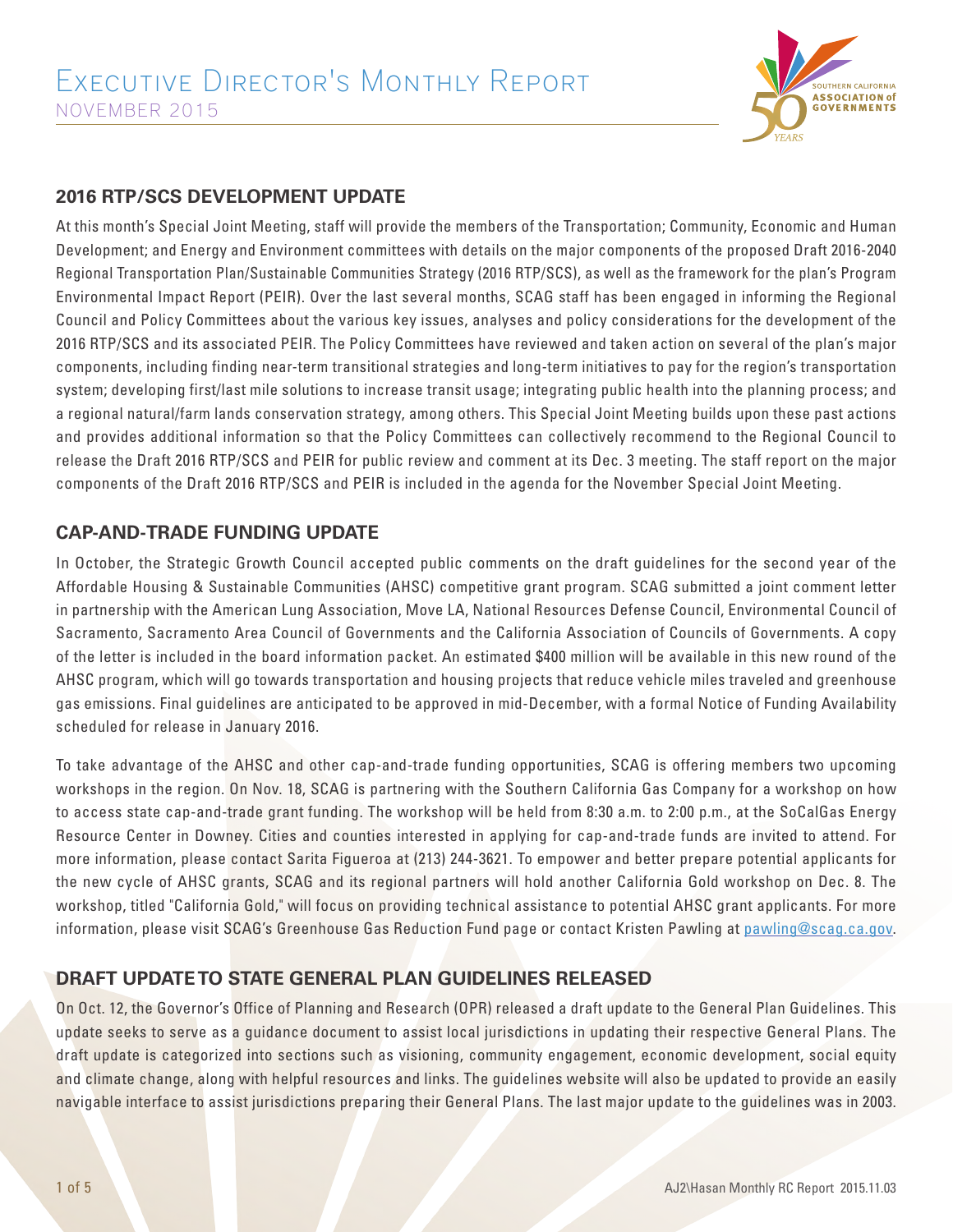

OPR is welcoming public comments on the draft update until Dec. 18. OPR will also hold two public workshops during the comment period in the SCAG region, one on Nov. 30 at SCAG's headquarters in Los Angeles and the second at the SANBAG office in San Bernardino on Dec. 1. A copy of the draft update, along with workshop registration information, can be found online at: www.opr.ca.gov.

# **NEXT STEPS FOR THE CALIFORNIA FREIGHT ADVISORY COMMITTEE**

The California Freight Advisory Committee (CFAC) met on Oct. 20, at SCAG's Los Angeles office. The meeting included discussions focused on the Governor's Executive Order B-32-15, issued on July 16, calling for an integrated California Sustainable Freight Strategy (SFS) with clear targets to improve freight efficiency, transition to zero-emission technologies, and increase the competitiveness of California's freight system. The Executive Order also calls for initiating corridor-level pilot projects. Targets discussed include "freight efficiency by 25 percent by 2030; deploy 100,000 + freight vehicles and equipment capable of zero emission operation by 2030; and evaluate costs as a part of broader analysis to address competitiveness concerns." Continuing discussions about targets and metrics for freight efficiency, environmental sustainability and competitiveness considerations are anticipated. Idea summaries for corridor-level pilot projects were also solicited for submittal by Nov. 30. All idea summaries will be reviewed by the state and a list of preliminary pilot projects for consideration will be presented for public comment at regional workshops planned for January 2016.

### **REGIONAL AGENCY COMMENTS TO THE CALIFORNIA ROAD CHARGE TECHNICAL ADVISORY COMMITTEE**

SCAG, along with the Los Angeles County Metropolitan Transportation Authority (Metro), Metropolitan Transportation Commission, Sacramento Area Council of Governments and San Bernardino Associated Governments (SANBAG) recently submitted a joint comment letter to the California Road Charge Technical Advisory Committee (TAC) requesting consideration of several issues pertinent to the design and subsequent implementation of the Road Charge Pilot Program. Joint comments focused on allowing for local options to align the road charge with state policies and goals; testing a broad range of vehicle types and geographic locations; and ensuring that a road charge system is adaptable with emerging technologies. As the Road Charge TAC deliberations conclude in December, recommendations are currently being finalized to launch a statewide pilot program in 2016.

#### **LOS ANGELES-SAN BERNARDINO INTER-COUNTY TRANSIT AND RAIL CONNECTIVITY STUDY**

In cooperation with Metro and SANBAG, SCAG has initiated the Los Angeles-San Bernardino Inter-County Transit and Rail Connectivity Study. The Inter-County Study will focus on the transit corridor that includes the Metro Gold Line Foothill Extension Phases 2B and 2C and the Metrolink San Bernardino Line. The study will assess the market for transit and rail travel in the corridor; estimate potential ridership, benefits and costs associated with alternative strategies; and recommend a path forward for cost-effective transit and rail improvements that best serve communities along the corridor, including travel to/ from Ontario International Airport. With consultant assistance provided by AECOM, SCAG will coordinate closely with Metro, SANBAG, transit operators and local jurisdictions in the corridor. The Inter-County Study will include a stakeholder and public participation effort and will feature community meetings and a Technical Advisory Committee. The study is expected to conclude by June 2017 and will identify a recommended strategy for approval by the Regional Council.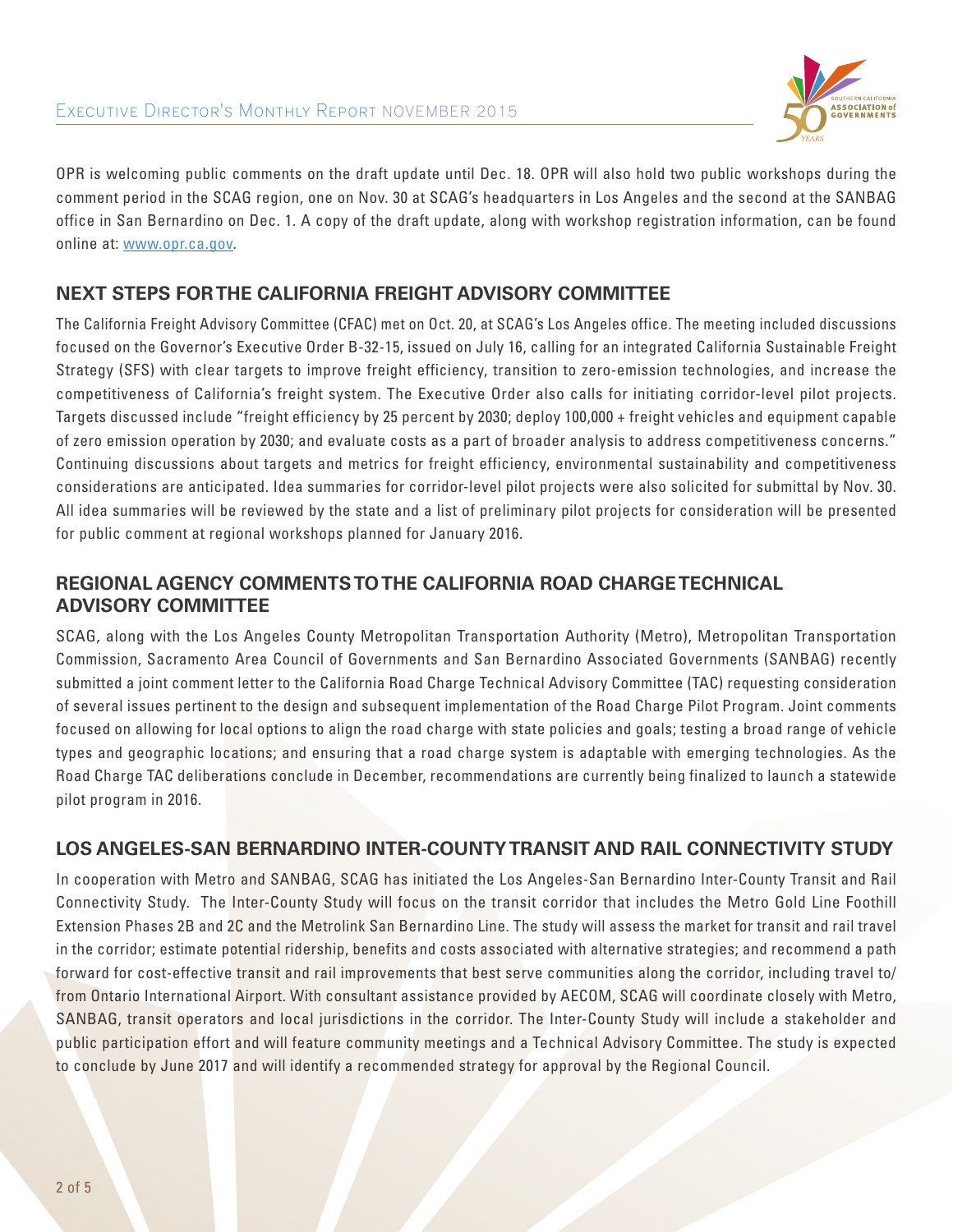

## **PROPOSED EPA RULE APPROVES 2012 AIR QUALITY MANAGEMENT PLAN, PROPOSES RECLASSIFICATION**

On Oct. 20, the U.S. Environmental Protection Agency (EPA) published in the Federal Register a proposed rule to approve the 2012 South Coast Air Quality Management Plan (AQMP) and the subsequent Supplement to the air plan. As reported previously, the 2012 South Coast AQMP addresses the Clean Air Act requirements for the 2006 fine particulate matter (PM2.5) national ambient air quality standards; and the air plan includes SCAG's Regional Transportation Strategy and Control Measures, which are based on the adopted 2012-2035 Regional Transportation Plan/Sustainable Communities Strategy (2012-2035 RTP/SCS). In the proposed rule, the U.S. EPA is also proposing to reclassify the South Coast Air Basin from a moderate to a serious PM2.5 nonattainment area because the South Coast cannot practically attain the standard by the applicable moderate area attainment date of Dec. 31, 2015. If finalized as proposed, the South Coast region will be subject to more stringent air quality planning requirements; and a new air plan will be required to be jointly prepared by the South Coast Air Quality Management District, the California Air Resources Board and SCAG to demonstrate attainment with the 2006 PM2.5 national standards by Dec. 31, 2019. In addition, the new air plan will include new PM2.5 transportation conformity budgets that will be required to be used in SCAG's future RTP/SCS and Federal Transportation Improvement Program, once approved by the U.S. EPA. Comments on the proposed rule must be received by Nov. 19, 2015. For details and how to comment, visit http://1.usa.gov/20ryJ8X.

#### **PROPOSED MOBILE SOURCE STRATEGY RELEASED FOR PUBLIC REVIEW**

Mobile sources—cars, trucks and a myriad of off-road equipment—and the fossil fuels that power them are the largest contributors to the formation of ozone, PM 2.5, diesel particulate matter and GHG emissions in California. On Oct. 2, the California Air Resources Board released a proposed integrated strategy to address mobile source emissions and attain federal air quality standards, achieve state GHG reduction targets, reduce petroleum consumption and decrease health risk from transportation over the next 15 years. The Discussion Draft includes specific measure concepts to be included in the upcoming 2016 South Coast Air Quality Management Plan to achieve the mobile source sector's equal share of the overall reductions needed to attain federal ozone standards. The Air Resources Board is one of the three agencies responsible for preparing the South Coast air plan, along with the South Coast Air Quality Management District and SCAG.

The proposed strategy is a key element to demonstrate attainment with federal ozone standards for the South Coast, which would ensure federal approval of the air plan. Without an approvable air plan, the region would face stationary and highways sanctions, as well as conformity lapse. The proposed actions in the Discussion Draft will also provide the framework for development of the upcoming Scoping Plan Update and the California Sustainable Freight Action Plan. However, details and additional actions will be developed through the respective planning work. A public workshop on the Discussion Draft was held on Oct. 16, followed by a public hearing by the Air Resources Board on Oct. 22. Following board direction, Air Resources Board staff will work with stakeholders, air districts and other state agencies to develop detailed measures and strategy concepts into the related planning efforts. For details about the Discussion Draft document, visit http://bit.ly/1XMSnK6.

# **GRANTS NOW AVAILABLE FOR ENVIRONMENTAL JUSTICE PROJECTS**

The California Environmental Protection Agency (CalEPA) is now accepting applications from eligible community-based nonprofit groups and federally recognized tribal governments to support environmental justice-related projects across California. More than \$1 million is available for this program. Applicants should address a variety of environmental and public health objectives, including reducing diesel emissions, ensuring safe drinking water and participation in the environmental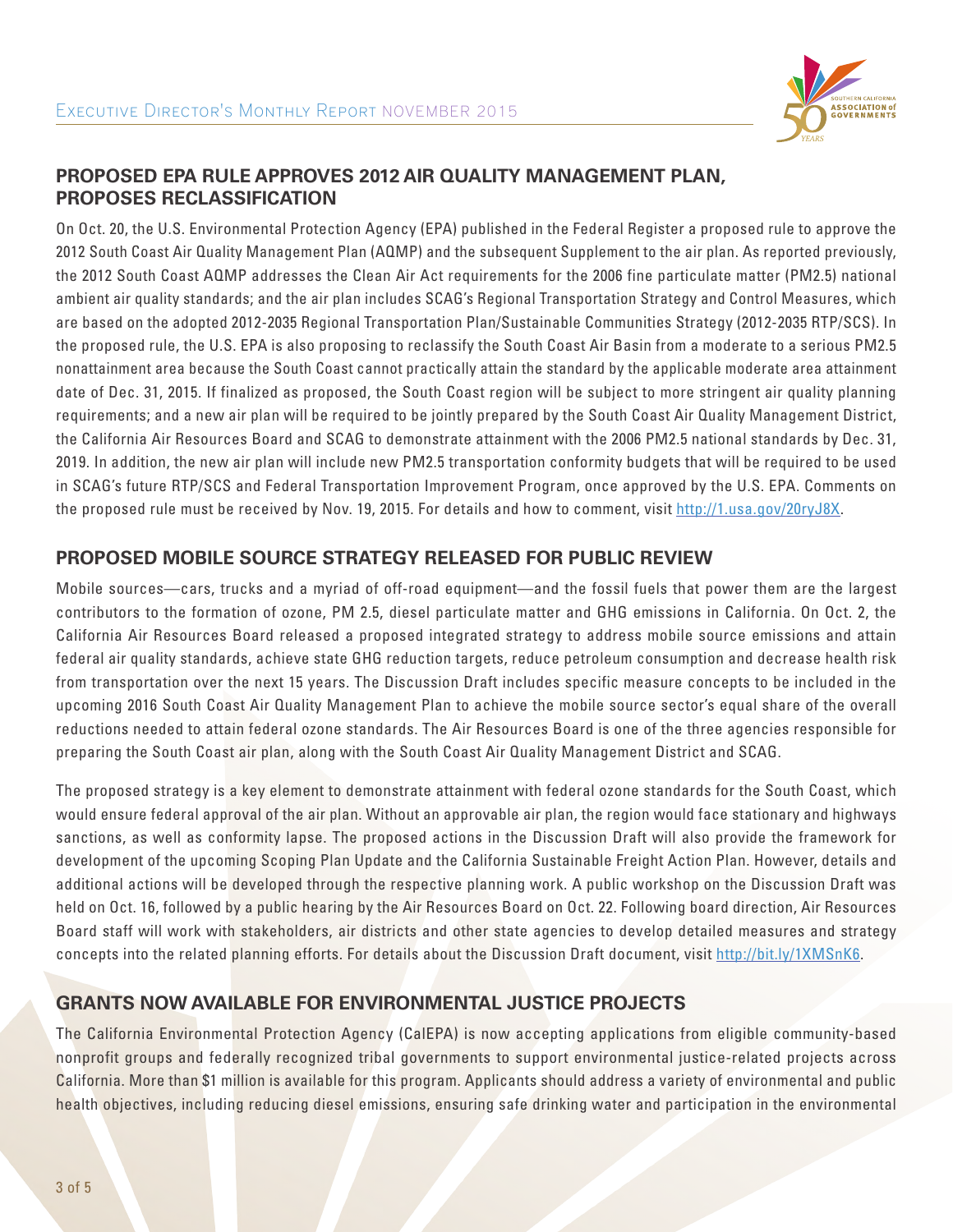

decision-making processes at the state and local levels. Grants are awarded on a competitive basis and applications must be received by CalEPA by Jan. 22, 2016. Awards will be announced in May 2016. For more information, visit: http://bit.ly/1P7YN4Z.

### **TOOLBOX TUESDAY: BEYOND THE DROUGHT**

On Oct. 13, SCAG hosted the Toolbox Tuesday session "Beyond the Drought: Innovative Practices for Water Conservation and Stormwater Management." Practitioners from public, private and non-profit sectors gave presentations on best practices, new technologies and policy strategies for meeting the state's water conservation mandates. Presentations were especially focused on methods that communities can adopt to conserve water during the drought and efficiently manage stormwater in the upcoming forecasted rainy season. Topics included best practices from Australia's response to the Millennium Drought, improving policies for greywater recycling and stormwater catchment methods. Toolbox Tuesdays provide free classes for staff of SCAG-member local governments and other partners and offer a range of practical skills and knowledge on timely planning issues. Future Toolbox Tuesdays on other exciting topics will be announced on the SCAG Sustainability Program website at http://bit.ly/1kpOCf2.

## **SCAG CONTINUES INTERNATIONAL COOPERATION**

In late October, Hon. Larry McCallon and Hon. Steven S. Choi represented SCAG at two international conferences on sustainable development in Incheon, South Korea. Both conferences were attended by over 200 participants, sharing international best practices on planning for sustainable growth. The SCAG delegation gave a presentation on the 2012-2035 RTP/SCS and SCS implementation examples in the City of Irvine. SCAG's delegation also visited Myongji University, where Hon. Steven S. Choi gave a special lecture.

Also in October, SCAG hosted two international delegations from China – one from the Ningxia Autonomous Regional Government and another from the Ningbo Municipal Bureau of National Land and Resources. SCAG staff gave the Chinese delegates an introduction on SCAG's governance structure and key programs, as well as integrated transportation planning with land use for the 2016 RTP/SCS. Chinese visitors expressed their interest on SCAG's bottom-up collaborative planning process and GIS data-oriented policy assessment and impact analysis.

# **SCAG COLLABORATES WITH U.S. FOREST SERVICE ON SAN GABRIEL MOUNTAINS NATIONAL MONUMENT**

On Oct. 10, President Barack Obama designated an area in the San Gabriel Mountains as a National Monument by executive order under the Antiquities Act of 1906. Under the proclamation, the San Gabriel National Monument will be managed by the U.S. Forest Service. This action by the President not only conserves land for present and future generations, but also recognizes park access as a social justice issue. SCAG staff has offered assistance to the U.S. Forest Service in the development of the transportation element of the San Gabriel National Monument Plan and has met with Forest Service staff to coordinate planning efforts. In early 2016, SCAG will assist the Forest Service in convening transportation agencies and other stakeholders in a day-long workshop that will help inform the San Gabriel National Monument transportation plan.